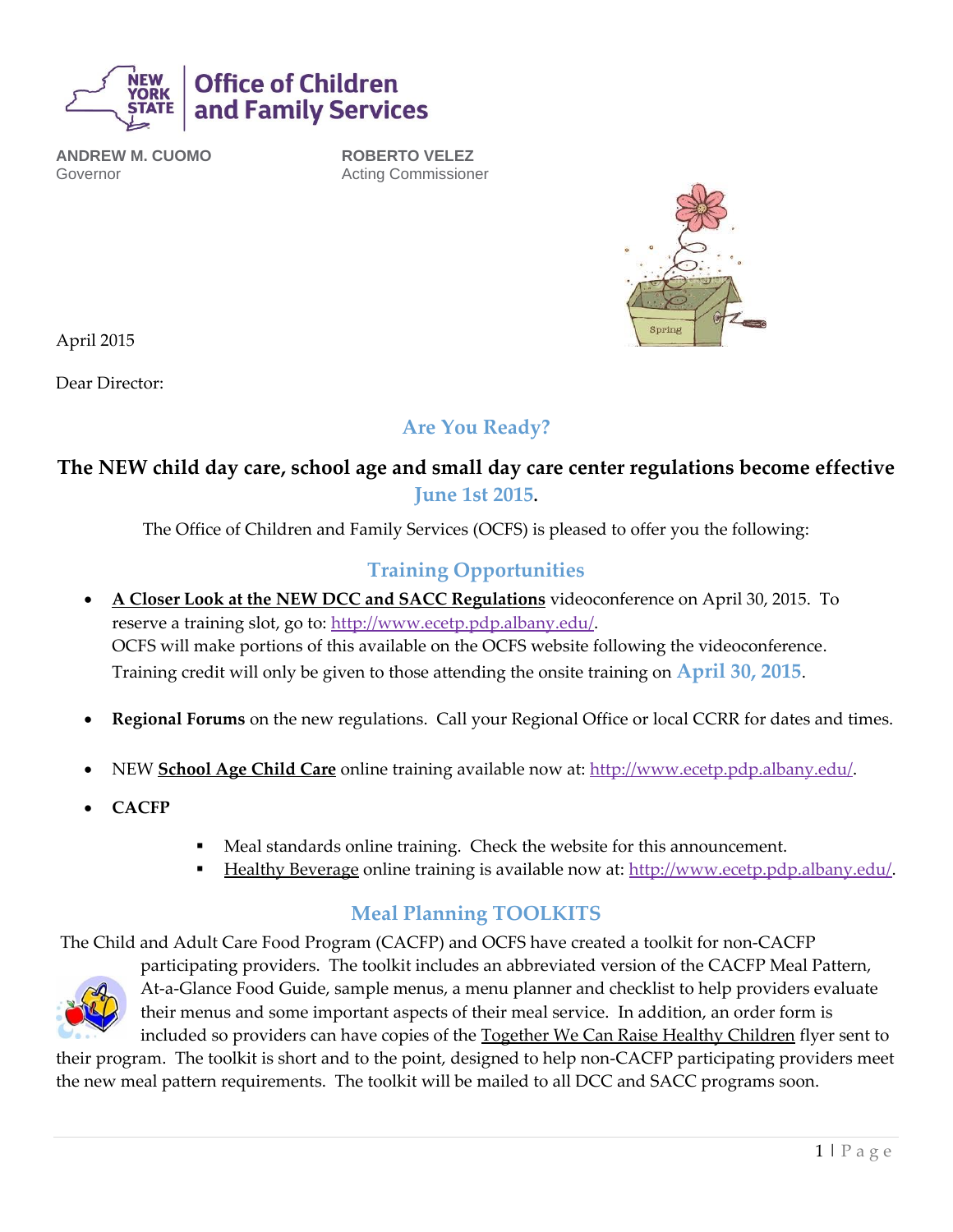## **Plans of Study for Child Day Care Center Staff**

One of the new regulations will require child day care center staff with plans of study, and those with plans permitted through a waiver request, to register in **Aspire**, which is the New York training registry for early childhood professionals. This requirement includes existing plans of study and becomes effective June 1, 2015. Progress on plans of study may be monitored through Aspire by Directors, for their staff, and by OCFS, for Directors.

The Aspire workforce registry is an integral piece of New York Works for Children, the State's integrated



professional development system for the early childhood and school age workforce. Teachers, directors, family child care providers and trainers can use this online system to help them keep track of their employment history,

education, ongoing professional development, and contributions to the field. If you are on a study plan, you will need to create an Aspire Professional Profile for yourself. We encourage you to support your staff to do the same. Due to the volume of expected registrants within the next two months, we suggest you **register SOON** to be in compliance with this **June 1st** requirement. For more information or to register, go to: <http://www.nyworksforchildren.org/Aspire/Aspire.aspx>

For program directors and administrators, an **Aspire Organization Account** is an invaluable resource to help you maintain your staff's education and professional development records. With an Aspire Organization Account, you can see at a glance which staff members have current CPR and First Aid certification and the number of hours of professional development in each of the OCFS topic areas. All of this information is reviewed and verified by Aspire.

### **POSTING**

As of June 1, 2015, OCFS is required by regulation to distribute the enclosed **notification for posting** for your use to comply with the **prohibition of firearms** on the premises of child day care centers, school age child care and small day care center programs. You must post this notification in a prominent manner and within reasonable distance of each entrance of the child care program. You may make extra copies as needed.

### **A Friendly Reminder on Supervision**

Please remember that regulations require that no person **under 18 years of age** may be left alone to supervise a group of children at any time, including in an emergency. As of June 1, 2015, **volunteers** may not be counted in ratio or left alone with children.

### **Stay Up to Date**

The OCFS website is a dynamic and interactive means of communication and information for programs, parents, staff and the community. It is our goal to regularly evaluate it so that it remains a current and effective tool. OCFS encourages you to visit the website often.

The 2014-15 revision of **child** day care regulations has resulted in a great deal of behind-the-scenes work to bring you an improved and more user-friendly product. Please be sure to regularly check the OCFS webpage at:<http://ocfs.ny.gov/main/childcare/default.asp> for the most **current and up-to-date forms, policies, applications and training.**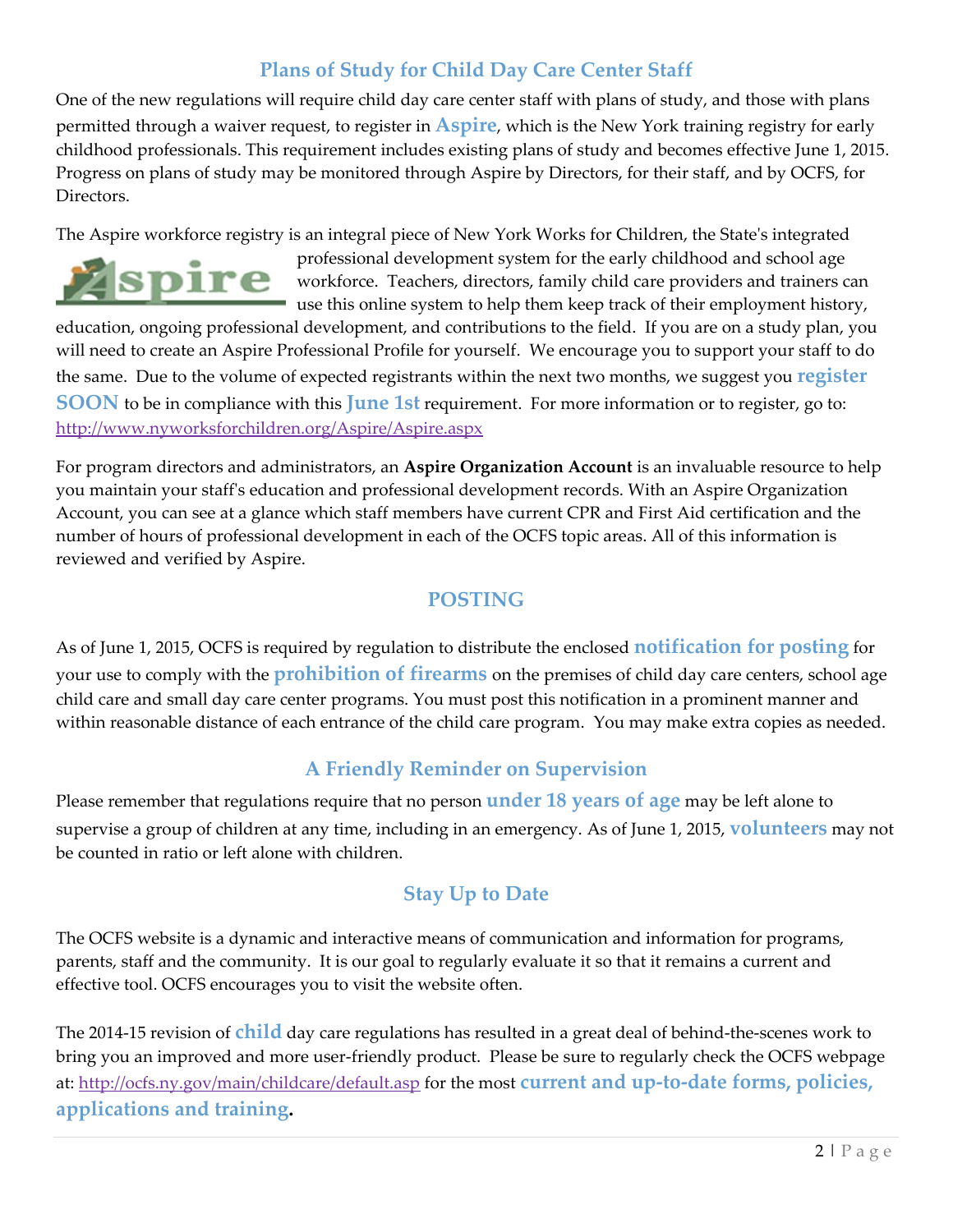# **Fire Extinguishers**

**Fire extinguishers** can provide a false sense of security if not properly maintained. They have an indicator or gauge to show if they are charged. This should be checked monthly to make sure the extinguisher is ready to use. It is also important to check each fire extinguisher for leakage, damage, corrosion or other defects, such as a cracked/ripped hose or nozzle, or missing or loose pieces which are all signs that it's time to replace your fire extinguisher. Fire extinguishers should be marked with a date of manufacture, and may also have a "Replace By" date. If you are uncertain if a fire extinguisher needs to be replaced based on age, contact the manufacturer. For more information on fire safety, visit: <http://www.nfpa.org/safety-information> or <http://www.dhses.ny.gov/ofpc/publications/#pamphlets>.



In February, fire extinguisher manufacturer Kidde announced the recall of 4.6 million fire extinguishers due to reports that the recalled fire extinguishers failed to discharge as required. This recall involves 31 models of Kidde plastic valve disposable fire extinguishers manufactured between July 23, 2013 and October 15, 2014. The **recalled extinguishers** were sold at department, hardware and home improvement stores nationwide. Kidde is offering free replacement for recalled extinguishers. For more information, or to determine if you have a recalled fire extinguisher, contact Kidde toll-free at (855) 283-7991 from 8 a.m. to 5 p.m. ET Monday through Friday, or online at [www.kidde.com](http://www.kidde.com/) and click on Safety Notice for more information. Additional information on this and other product recalls can be found at [http://www.cpsc.gov/en/Recalls.](http://www.cpsc.gov/en/Recalls)

## **Welcome to the "Cloud"**



Cloud data storage has become the wave of the future. It can provide the benefits of greater accessibility and reliability of information and [data backup.](http://www.webopedia.com/TERM/B/backup.html) Cloud storage, like any other technology, can also become exploited and vulnerable to hackers. It is important to be mindful of **confidential information** when using technology. Cloud access should not be shared with anybody that is not directly associated with your program. It is recommended that you

only provide access to those with a business need.



#### **Shelter in Place**

The child day care center and school age child care regulations require that all programs hold two (2) shelters-in-place drills annually. So, what does annually mean?

For consistency and simplicity, OCFS will define this annual period as a calendar year, beginning every January 1 and ending on December 31. OCFS will require that child day care centers and school age child care programs hold one shelter-in-place drill between June 1, 2015 and December 31, 2015. Thereafter, 2 drills between January 1 and December 31 will be required. The regulation does not specify when during the year to hold drills, but programs may want to consider using the day light savings time dates (or other cue) as a good reminder to schedule a drill.